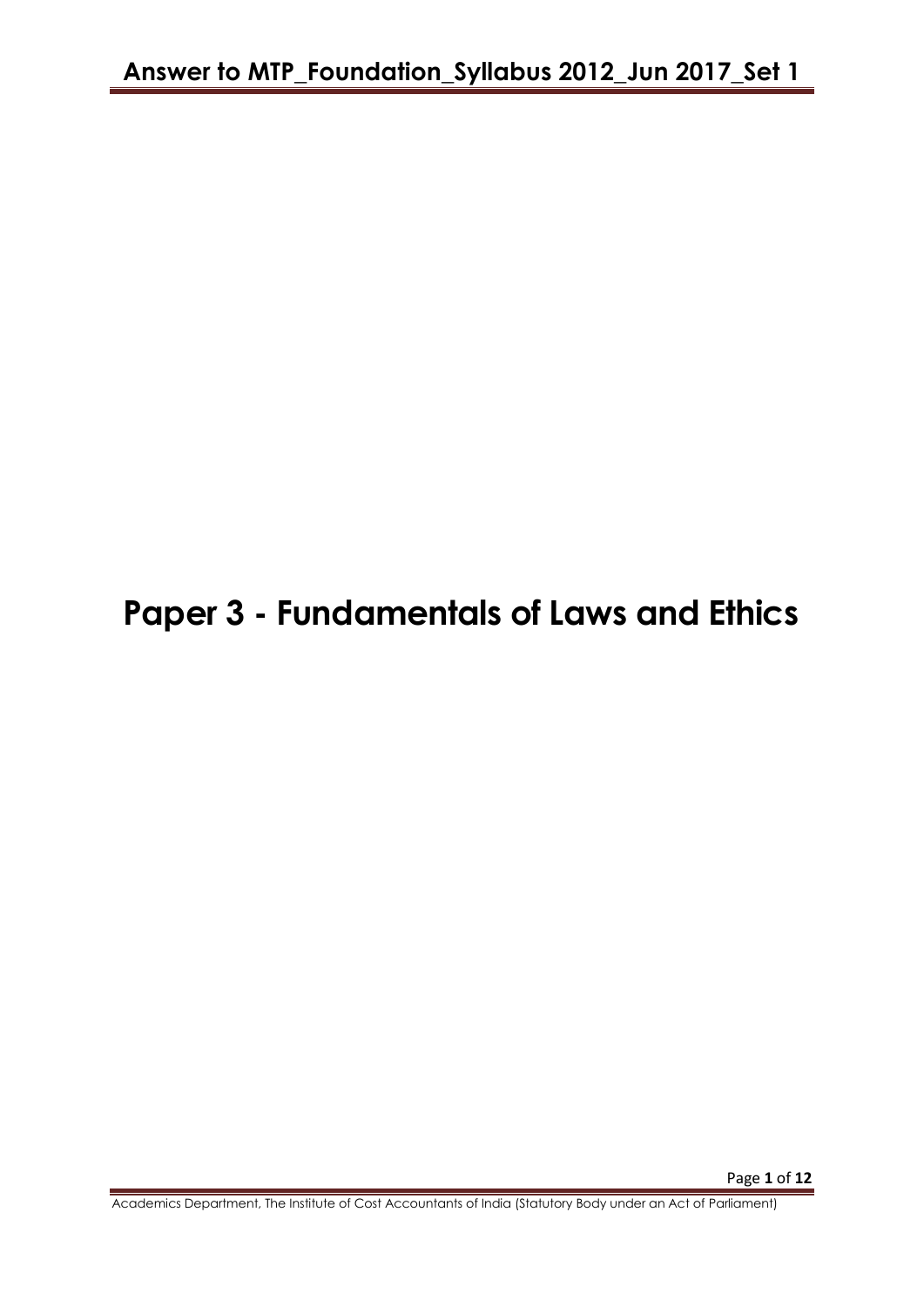## **Paper 3 - Fundamentals of Laws and Ethics**

| $[10 \times 1 = 10]$<br>I. Choose the correct answer from the given four alternatives:<br>1. Workers will be entitled to overtime wages if they have worked for more than _________.<br>(a) Forty – eight hours in any four week.                                              |  |
|--------------------------------------------------------------------------------------------------------------------------------------------------------------------------------------------------------------------------------------------------------------------------------|--|
|                                                                                                                                                                                                                                                                                |  |
| (b) Forty-eight hours in any three week.<br>(c) Forty-eight hours in any two week.<br>(d) Forty-eight hours in any week.                                                                                                                                                       |  |
| 2. The Payment of Wages Act, 1936 came into effect from _____________.<br>(a) 1st April, 1936<br>1st March, 1937<br>(b)<br>(c) 28th March, 1937<br>(d) 1st May, 1937                                                                                                           |  |
| 3. Maternity benefit is payable for a period of ____________________ months.<br>$(a)$ 3 Months<br>(b) 6 Months<br>(c) 9 Months<br>(d) 12 Months                                                                                                                                |  |
| 4. Day means a period of __________________ hours.<br>(a) 12<br>(b) $24$<br>(c)<br>18<br>(d)<br>10                                                                                                                                                                             |  |
| 5. Ethics has evolved with evolution of ________________.<br>Culture<br>(a)<br>Value<br>(b)<br>Moral<br>(C)<br>Society<br>(d)                                                                                                                                                  |  |
| 6. 'X' threaten to kidnap Y's son if he does not sell his flat worth ₹50 lakh to him for ₹5 lakh.<br>This contract is void due to _______________.<br>(a) Inadequacy of consideration<br>(b) Absence of free consent<br>Incompetence of parties<br>(C)<br>All the three<br>(d) |  |
| 7. The Rule laid down in Clayton's case is applied in England for ________<br>Page 2 of 12                                                                                                                                                                                     |  |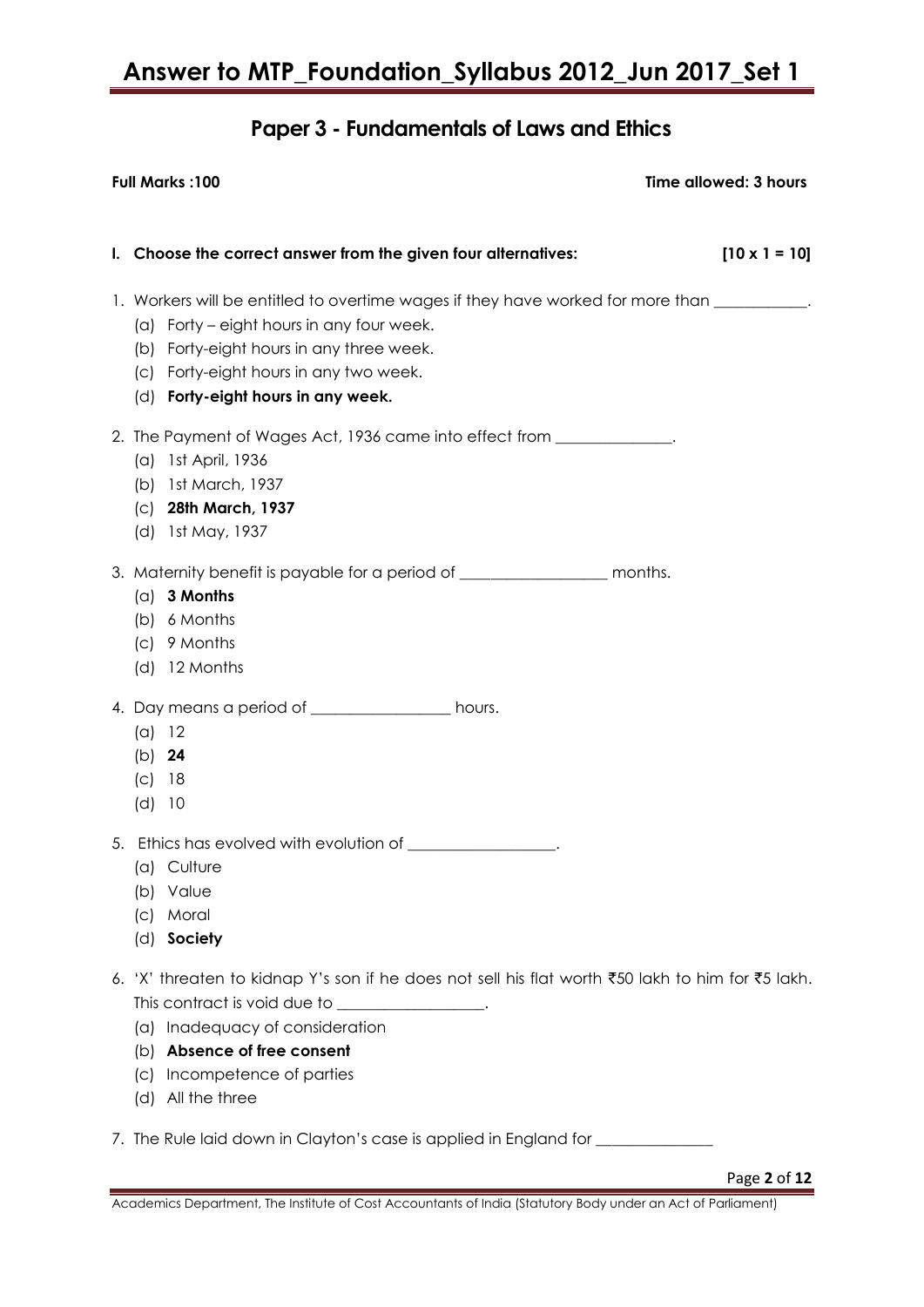#### (a) **Appropriation of payment.**

- (b) Discharge of contract
- (c) Determination of damages.
- (d) Goodwill valuation
- 8. Section 2(7) of the Sale of Goods Act, 1930 the term "goods" does not include
	- (a) Stock and Share

\_\_\_\_\_\_\_\_\_\_\_\_\_\_\_.

- (b) Growing crops
- (c) Grass
- (d) **neither (a) nor (b) nor (c)**
- 9. The milk sold by 'X' contained germs of typhoid, this is a breach of \_\_\_\_\_\_\_\_\_
	- (a) **Condition as to wholesomeness**
	- (b) Condition as to fit for a particular purpose
	- (c) Condition as to merchantability
	- (d) Free from encumbrance
- 10.When an instrument is drawn conditionally or for a special purpose as a collateral security and not for the purpose of transferring property therein it is called a \_\_\_\_\_\_\_\_
	- (a) **Escrow instrument**
	- (b) Inchoate instrument
	- (c) Ambiguous instrument
	- (d) None of these

#### **II. Fill in the blanks: [10 x 2 = 20]**

- 1. The term consideration is defined in Section **Sec. 2(d)** of the Indian Contract Act, 1872
- 2. The term Actionable Claim is defined in **Transfer of Property Act, 1882**.
- 3. Hundi"s are Indigenous Instrument written in **Vernacular** language.
- 4. The Partnership Act, 1932 came into force with effect from **1st Oct, 1932.**
- 5. Factory is included in List III entry No. **36**.
- 6. No adult worker shall be required to work more than **9 (nine)** hours in a day.
- 7. As per the Minimum Wages Act, Child means a person who has not completed the age of **14 years**
- 8. The Employee"s Share of Contribution to ESI Fund is **1.75%**
- 9. Child Labour Technical Advisory Committee consists of one Chairman and **Not more than 10** members.
- 10. The word Ethics is derived from Greek word **Ethike.**

#### **III. Match the following** *CO*

| Column 'A' |         | Column 'B' |                                           |  |
|------------|---------|------------|-------------------------------------------|--|
|            | ontract |            | A partner who lends his name to the firm. |  |

Page **3** of **12**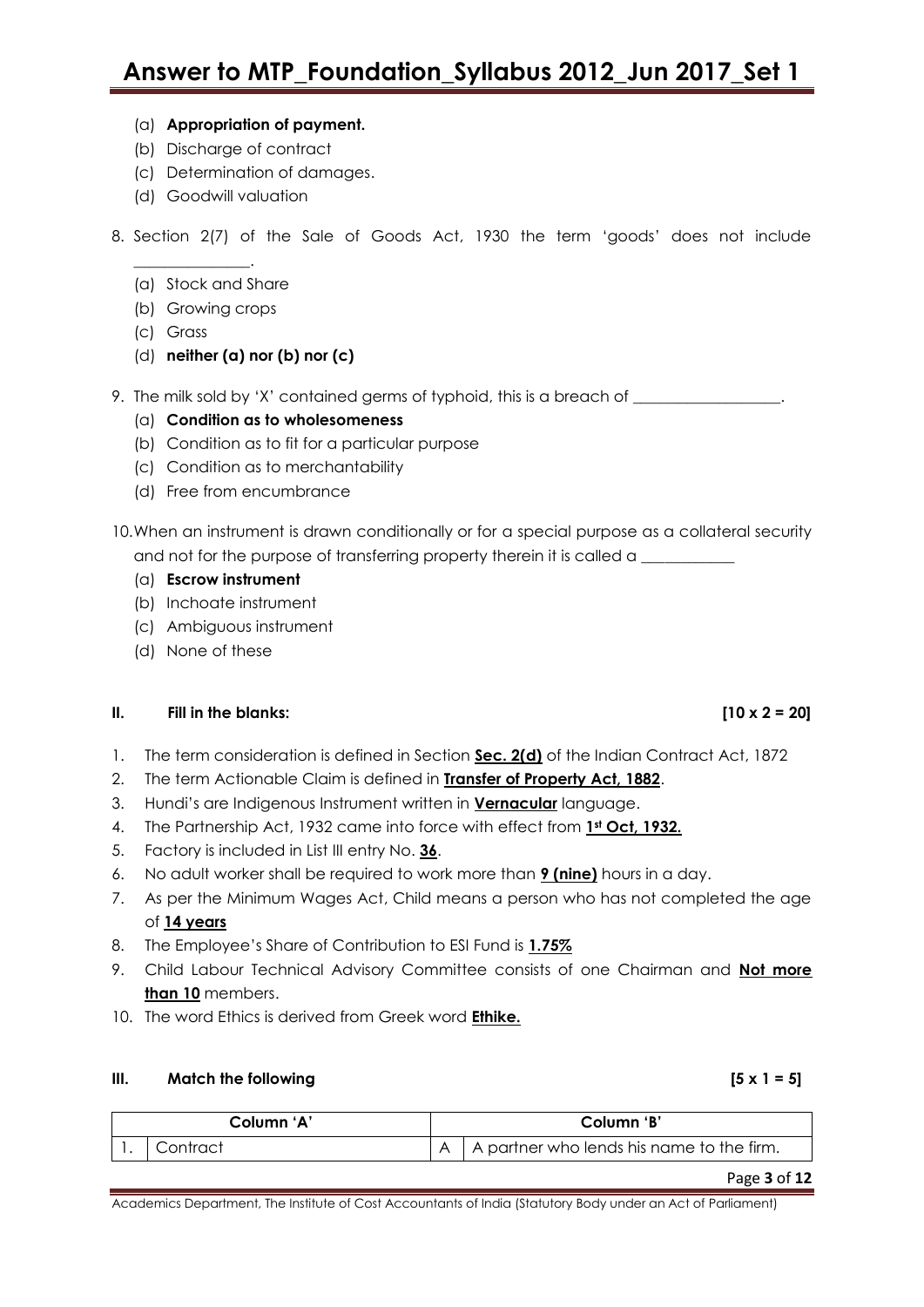| Special endorsement                  | 90% of wages                        |
|--------------------------------------|-------------------------------------|
| Nominal Partner                      | Section 2(h) of Indian Contract Act |
| <b>Welfare Officers</b>              | 500 or more workers                 |
| <b>Temporary Disablement Benefit</b> | Full endorsement                    |

#### **Answer:**

| Column 'A' |                                      |   | Column 'B'                                |  |  |
|------------|--------------------------------------|---|-------------------------------------------|--|--|
|            | Contract                             |   | Section 2(h) of Indian Contract Act       |  |  |
| 2.         | Special endorsement                  |   | Full endorsement                          |  |  |
| 3.         | Nominal Partner                      | A | A partner who lends his name to the firm. |  |  |
|            | <b>Welfare Officers</b>              | D | 500 or more workers                       |  |  |
|            | <b>Temporary Disablement Benefit</b> | B | 90% of wages                              |  |  |

#### IV. State whether the following statement is True (or) False.  $[10 \times 1 = 10]$

- 1. Noting is a formal notorial certificate attesting the dishonor of a bill or note. **False**
- 2. A condition is a stipulation which is subsidiary (or) collateral to the main purpose of the contract.

### **False**

- 3. The term fraud includes all intentional or wilful misrepresentation of facts which are material for the formation of a contract. **True**
- 4. A promises to bring moon on earth if 'B' pay him  $\bar{\tau}$  5,100. This agreement is void due to impossibility of Act.

**True**

- 5. No child is required or permitted to work between 7AM to 8 PM. **False**
- 6. Rajiv Gandhi Shramik Kalyan Yojana is a scheme of unemployment allowance. **True**
- 7. In every factory wherein five hundred or more workers are ordinarily employed the occupier shall employ in the factory such number of welfare officers. **True**
- 8. Dissolution of Partnership between all the partners of the firm is called Dissolution of the firm.

**True**

Academics Department, The Institute of Cost Accountants of India (Statutory Body under an Act of Parliament)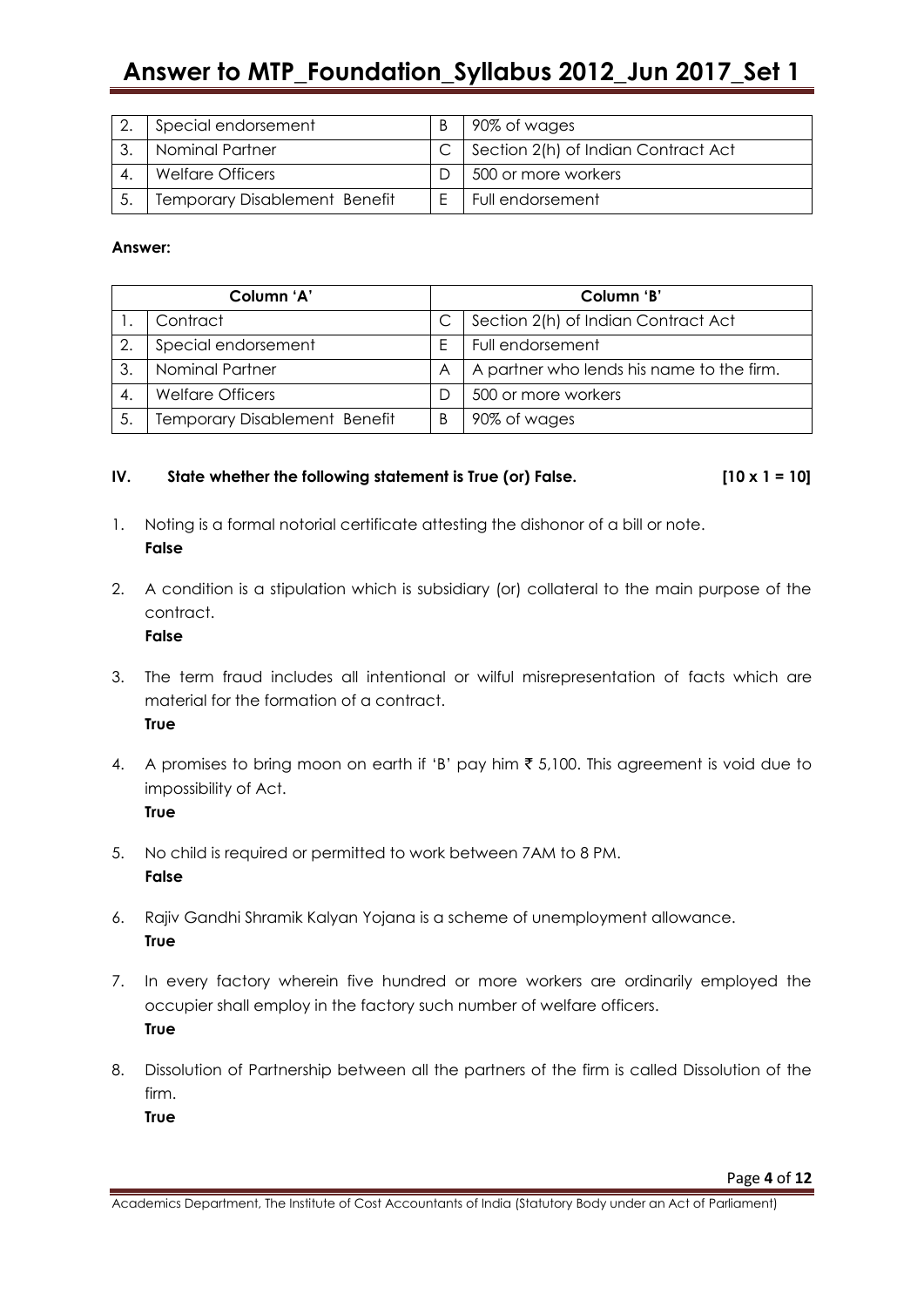- 9. Writing of a persons name on the face or back of an instrument or on a slip of paper attached to it is known as negotiation. **False**
- 10. An agreement and contract are one and the same thing. **False**

#### **V. Define any Five of the following: [5 x 3 = 15]**

#### **1. Valid Contract.**

An agreement enforceable by law is a valid contract. In other words it satisfies all the requirements of a valid contract as laid down in section 10.

#### **2. 'Price' under Sale of Goods Act, 1930.**

The 'price' in a contract of sale means the money consideration for sale of goods. [Sec. 2(10)]. Unless goods are sold for some price there cannot be sale. In a contract of sale "price" is the consideration for sale of goods and is expressed in terms of money.

#### **3. Cheque**

A cheque is a bill of exchange drawn on a specified banker payable on demand [Sec. 6]. Future the expression includes the electronic image of a truncated cheque or a cheque in electronic form. All cheques are bills of exchange but all bills of exchange are not cheques. A cheque is required to possess all essential features of a bill of exchange.

#### **4. Adult**

"Adult" means a persons who has complied his eighteenth year of age. - Sec 2(a) of Factories Act, 1948.

### **5. Free Consent**

Free consent [Sec.14]

Consent is said to be free when it is not caused by:

- (a) Coercion Sec. 15
- (b) Under Influence Sec.16
- (c) Fraud Sec.17
- (d) Misrepresentation Sec. 18
- (e) Mistake Sec. 20, 21 and 22

#### **6. Child' under Child Labor (Prohibition and Regulation) Act, 1986:**

"Child" means a person who has not completed his fourteenth year of age." - Sec. 2(ii) of Child Labour (Prohibition and Regulation) Act, 1986.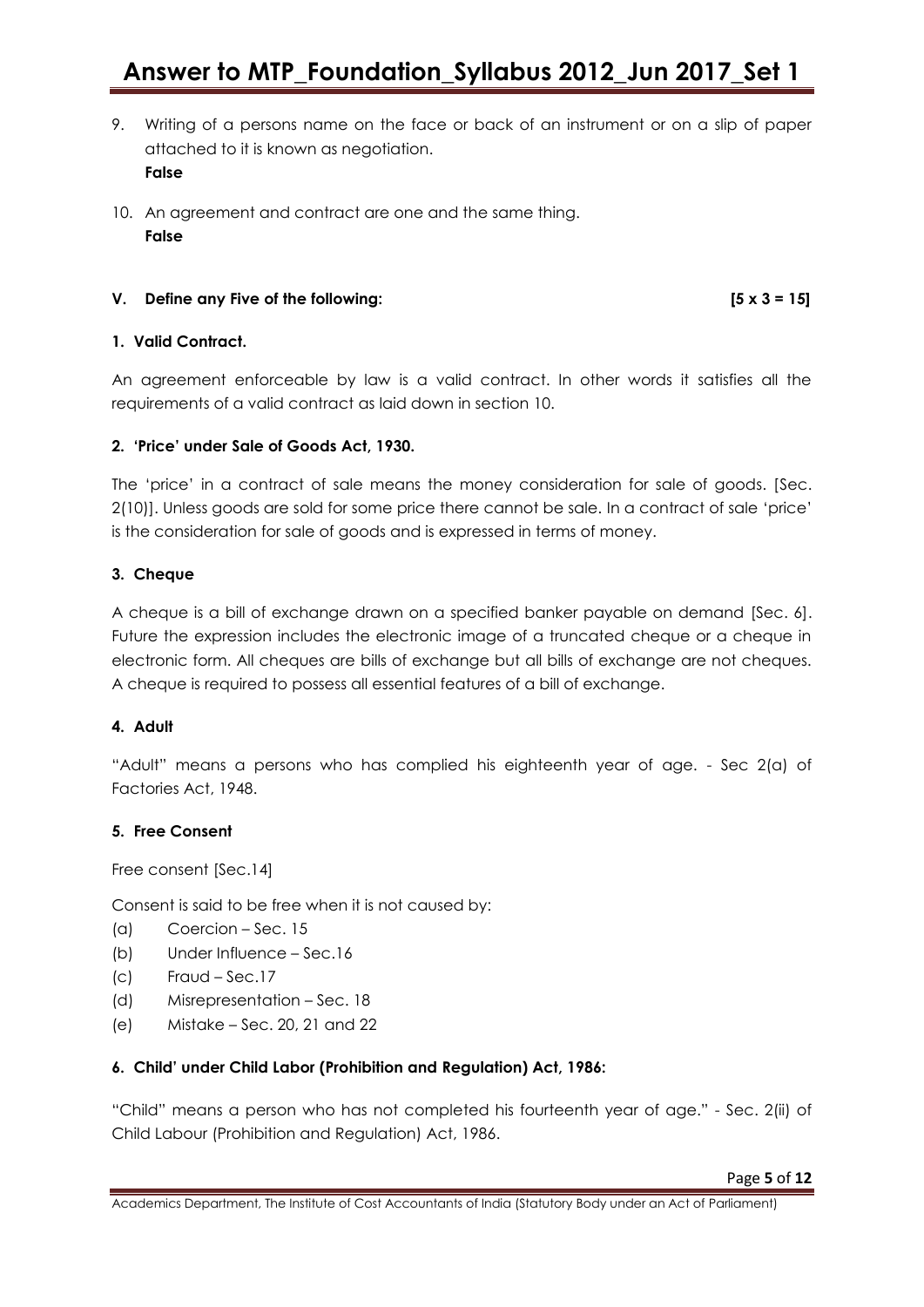### **7. Value-free Ethics:**

It would seem that business is an ethically neutral or value – free activity. In other words, the only value business is concurred which is the monetary value. It is not in the interest of business to mix ethical values. An ancient Arabic wisdom states, "Live together like brothers and do business like strangers". Business should be kept free from other social relationships and obligations. The only successful relationship that exists in business is that of a vendor and a customer.

#### **8. Appropriate Government:**

According to Employees State Insurance Act, 1948 "Appropriate Government" means, in respect of establishments under the control of the Central Government or [a railway administration] or a major port or a mine or oil field the Central Government and in all other cases, the State Government.

VI. Answer any four of the following questions. 
$$
[4 \times 10 = 40]
$$

#### **1. Define Contract. Explain the essential elements of a valid contract. 10**

#### **Answer:**

"Contract" is derived from the Latin term "Contractum" which means "drawn together". It is an agreement to do or not to do an act. It comes into existence from the action of the parties. It creates legal rights and obligations. It is enforceable by law. An agreement which can be enforced through the court of law is called a "contract".

"An agreement creating and defining obligations between the parties" - Salmond

"An agreement enforceable by law" – Sec. 2(h) of the Indian Contract Act, 1872

### **Essential elements of a valid contract**:

"All agreements are contracts if they are made by the free consent of the parties, competent to contract, for a lawful consideration and with a lawful object and are not hereby expressly declared to be void" - Sec.10 of the Indian Contract Act, 1972

The following are the essential elements of a valid contract. They are:

(i) Offer and Acceptance/Agreement:

In order to constitute a contract, there must be an agreement. An agreement in turn is composed of two elements - offer and acceptance. Thus there must be at least two parties - one making the offer and another accepting it.

(ii) Intention to create legal relationship:

The parties must intend to create a legal relationship. Agreements of social or domestic nature do not contemplate legal relationship, so they are not contracts.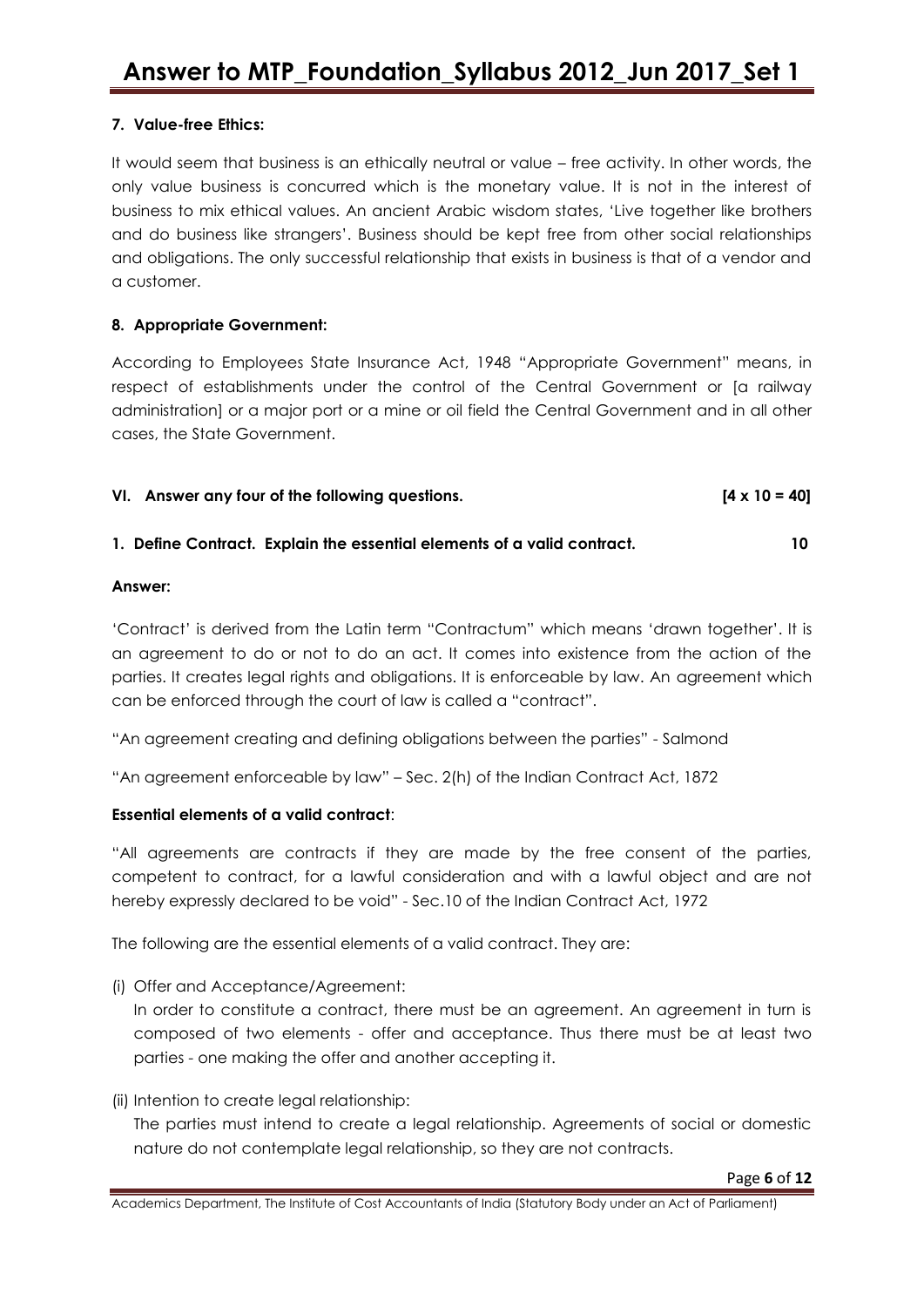#### (iii) Lawful consideration:

The agreement must be supported by a lawful consideration. Consideration means "something in return." "Something in return" may be an act or abstinence.

(iv) Capacity of Parties:

The parties to an agreement must be capable of entering into a contract. A person is considered competent is he is.

- (a) Major
- (b) Of sound mind
- (c) Not disqualified from contracting by any law to which he is subject to
- (v) Legality of object: -

The object of agreement must be lawful. The object will be unlawful if it is forbidden by law, is deceptive, or causes injury to the person or property of another person or is immoral or opposed to public policy.

(vi) Free consent: -

The consent of the parties must be free and genuine i. e. not induced by coersion, under influence, fraud or misrepresentation. Consent implies agreeing upon the same thing in the same sense and free consent implies which is not vitiated by coercion, undue iInfluence, fraud, mistake or misrepresentation.

(vii) Certainty of terms: -

The terms of agreement must be certain and capable of performance. The meaning of the agreements must be certain or capable of being made certain otherwise the agreement will not be enforceable by law.

(viii) Possibility of performance: -

The agreement must be capable of being performed. An agreement to do an impossible thing or act cannot be enforced.

(ix) Agreements not expressly declared to be void: -

Enforceability of an agreement also depends upon whether it is expressly declared void by any law in force in the country or not. There are certain agreements which have been expressly declared void under various sections of the Indian Contract Act, like agreement in restraint of marriage, trade or legal proceedings, wagering agreement etc.

(x) Legal Formalities: -

Where nature of agreement is such that it requires compliance of certain formalities, such requirements should be fulfilled.

#### **2. Explain the differences between Sale and Agreement to Sell. 10**

**Answer:**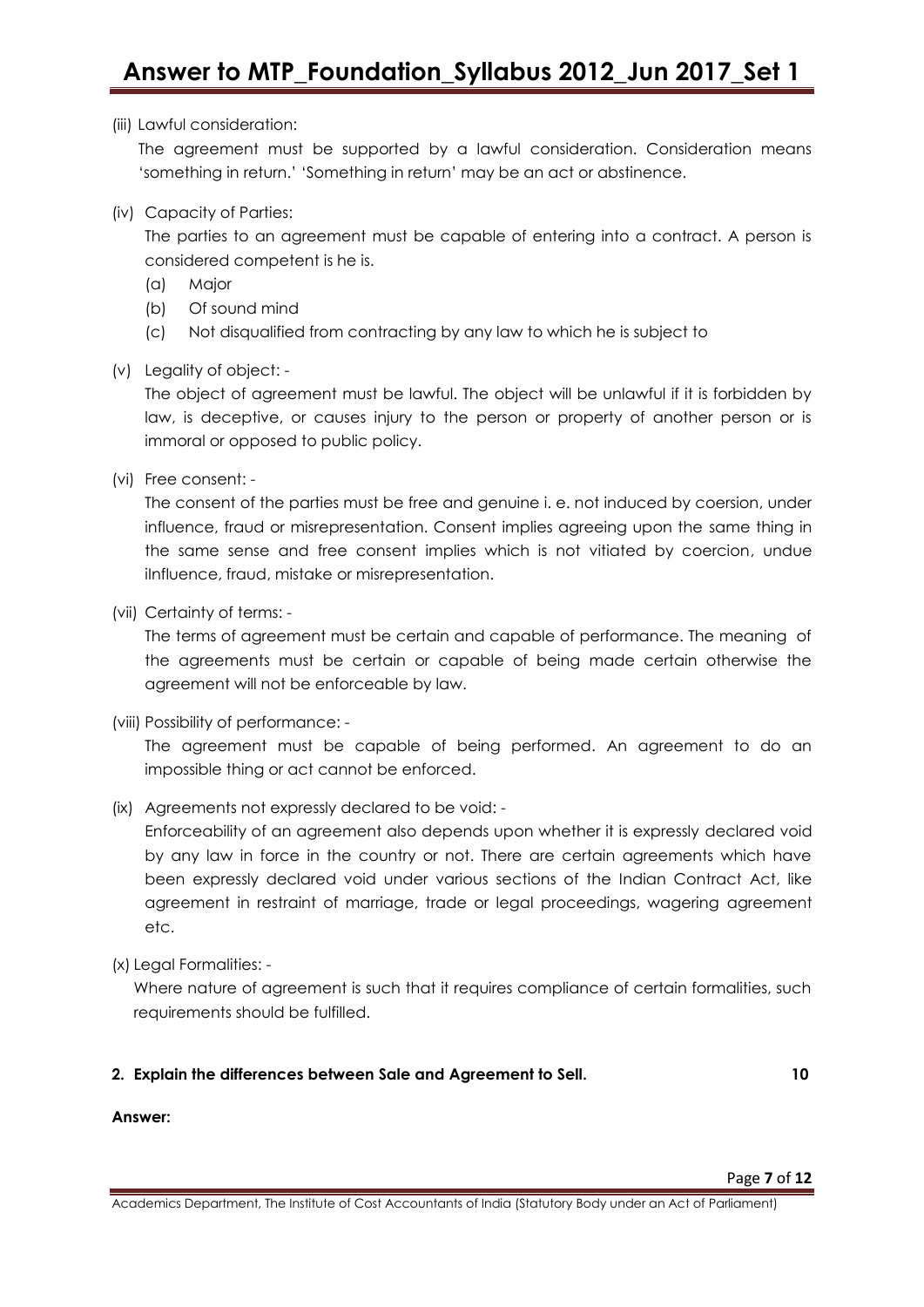|     | <b>Sale</b>                                                                                                                                                     |     | <b>Agreement to sell</b>                                                                                                                                                                   |
|-----|-----------------------------------------------------------------------------------------------------------------------------------------------------------------|-----|--------------------------------------------------------------------------------------------------------------------------------------------------------------------------------------------|
| (1) | Sale is an executed contract. Property<br>in the goods passes from seller to<br>buyer                                                                           | (1) | It is an executor contract transfer of<br>property in goods is to take place at<br>a future date subject to fulfillment of<br>certain conditions.                                          |
| (2) | If goods are destroyed the loss will be<br>borne by the buyer even though they<br>may be in the possession of the seller.                                       | (2) | The loss will be borne by the seller<br>even through the goods may be in<br>possession of the buyer.                                                                                       |
| (3) | A sale gives right to the buyer to enjoy<br>the goods against the whole world<br>including the seller.                                                          | (3) | The buyer can sue the seller for<br>damages only.                                                                                                                                          |
| (4) | In case of sale, the buyer can be sued<br>for price of goods.                                                                                                   | (4) | The buyer can be used only for<br>damages.                                                                                                                                                 |
| (5) | buyer becomes insolent<br>before<br>lf<br>payment is made, the seller has to<br>deliver the goods to<br>the<br>official<br>receiver unless he has lien on them. | (5) | Seller may refuse to deliver the goods<br>to the official receiver.                                                                                                                        |
| (6) | If the seller becomes insolvent after<br>payment of price, the buyer can claim<br>receiver.                                                                     | (6) | The buyer cannot claim the goods.<br>He can only claim ratable dividend<br>for the amount paid by him.                                                                                     |
| (7) | The seller cannot resale the goods                                                                                                                              | (7) | In this cause, if the subsequent buyer<br>takes<br>faith<br>good<br>and<br>for<br>in<br>consideration, he gets a good title.<br>The original buyer may only sue the<br>seller for damages. |

### **3. (a) Define Negotiable Instrument. Explain the essentials of Negotiable Instrument. 6 (b) Explain the effect of Non Registration of a firm. 4**

#### **Answer:**

**(a)** Sec. 13 of the Negotiable Instruments Act, 1881 defines a Negotiable Instrument as "a promissory note, bill of exchange or cheque payable either to order or to bearer."

Thus, a Negotiable Instrument means an instrument, the property in which is acquired by anyone who takes a bona fide and for value, not withstanding any defect in the title of the Transferor. It need not necessarily be a promissory note, bill of exchange or a cheque.

#### Characteristics of Negotiable Instrument

The following are the characteristics of a Negotiable Instrument.

(i) Free and Innumerable transfers:-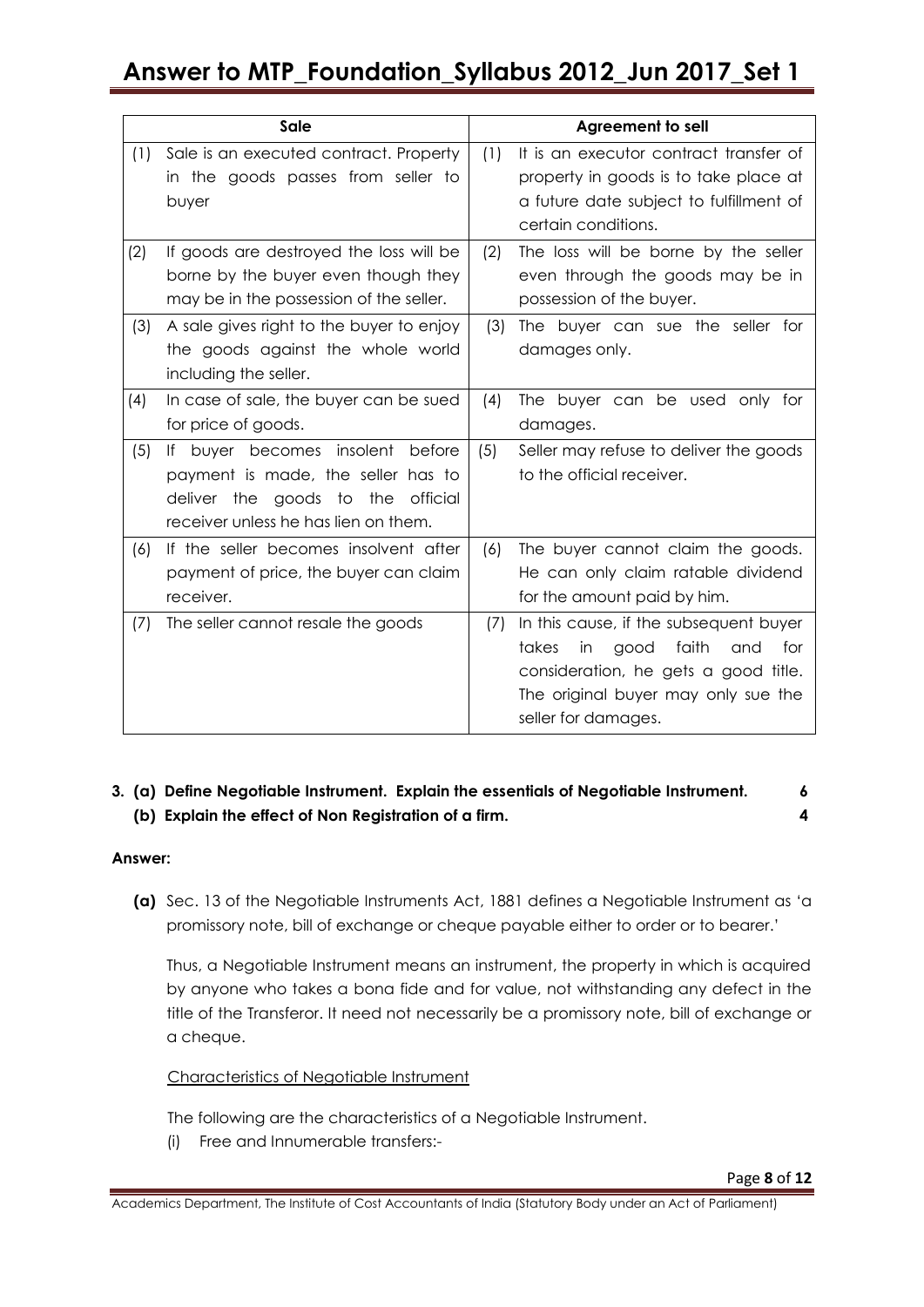A Negotiable instrument may be transferred by (i) Delivery or (ii) by endorsement and Delivery.

Negotiable instruments can be transferred ad infinitum i.e., transferred any number of times till its satisfaction.

(ii) Holders title is free from all defects:

A transferee taking an instrument bonafide and for value gets the instrument free from all defects in the title of the previous holder. The transferee is known as the holder in due course.

- (iii) The holder in due course can sue on the instrument in his own name and for this purpose notice of transfer need not be given. What is a holder in due course will be discussed in the subsequent subject sections.
- (iv) A negotiable instrument is subject to certain presumptions which are discussed as under.
	- (a) Date
	- (b) Consideration
	- (c) Time of acceptance
	- (d) Time of transfer
	- (e) Order of endorsement
	- (f) Holder in due course
	- (g) Instrument was duly stamped

#### **(b) The consequences of non registration of a firm are as under:**

- (1) No suit to enforce a right arising from a contract or conferred by this act shall be instituted in any court by or on behalf of any person suing as a partner in a firm against the firm or any person alleged to be or to have been a partner in the firm unless the firm is registered and the person suing is or has been shown in the register of firms as a partner in the firm.
- (2) No suit to enforce a right arising from a contract shall be instituted in any court by on or behalf of a firm against any third party unless the firm is registered and the persons suing are or have been shown in the register of firms as partners in the firm.
- (3) The provisions of sub- sections (1) and (2) shall apply also to claim of set off or other proceeding to enforce a right arising from contract, but shall not affect –
	- a) The enforcement of any right to sue for the dissolution of a firm or for accounts of a dissolved firm, or any right or power to realize the property of a dissolved firm, or
	- b) The powers of an official assignee, receiver or court under the Presidency Towns Insolvency Act, 1909 or the Provincial Insolvency Act, 1920 to realise the property of an insolvent partner.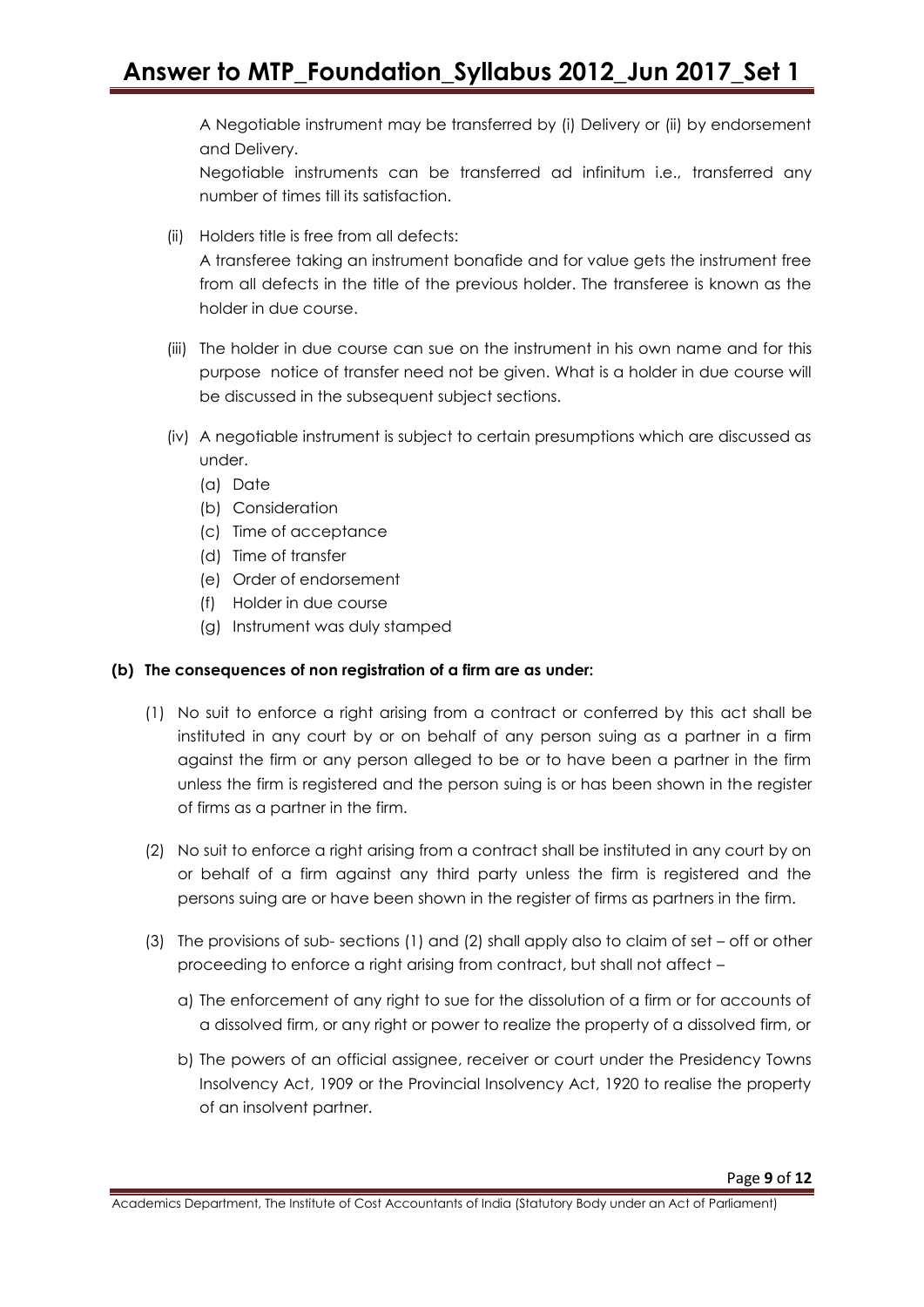|  | 4. (a) Who is an Occupier under the Factories Act, 1948.               |  |
|--|------------------------------------------------------------------------|--|
|  | (b) Explain the permissible deductions under the Payment of Wages Act? |  |

#### **Answer:**

#### **(a) Occupier: - [Sec. 2(n)]**

Occupier of a factory means the person who has ultimate control over the affairs of the factory.

Provided that: -

- (i) In the case of a firm or other association of individuals, any one of the individual partners or members thereof shall be deemed to be the occupier.
- (ii) In the case of a company, any one of the directors shall be deemed to be the occupier.
- (iii) In the case of a factory owned or controlled by the Central Government or any State Government, or any local authority, the person or persons appointed to manage the affairs of the factory by the Central Government the State Government or the local authority, as the case may be, shall be deemed to be the occupier.

#### **(b) Deductions which may be made from wages: [Sec. 7]**

- (i) Fines
- (ii) Deductions for absence from duty.
- (iii) Deductions for damage to or loss of goods expressly entrusted to the employed person for custody or for loss of money for which he is required to account where such damage or loss is directly attributable to his neglect or default.
- (iv) Deductions for house accommodation supplied by the employer or by Government or any housing board set up under any law.
- (v) Deductions for such amenities, services supplied by the employer as the Appropriate Government or any officer specified by it.
- (vi) Deductions for recovery of advances of whatever nature and the interest due in respect there of or for adjustment of over – payment of wages.
- (vii) Deductions for recovery of loans made from any fund constituted for the welfare of lobour.
- (viii) Deductions for recovery of loans granted for house building.
- (ix) Deductions of income –tax payable by the employed person.
- (x) Deductions required to be made by order of a court or other authority competent to make such order.
- (xi) Deductions for subscriptions to and for repayment of advances from any provident find.
- (xii) Deductions for payments to Co- operative societies approved by the Approved by the Appropriate Government or any officer.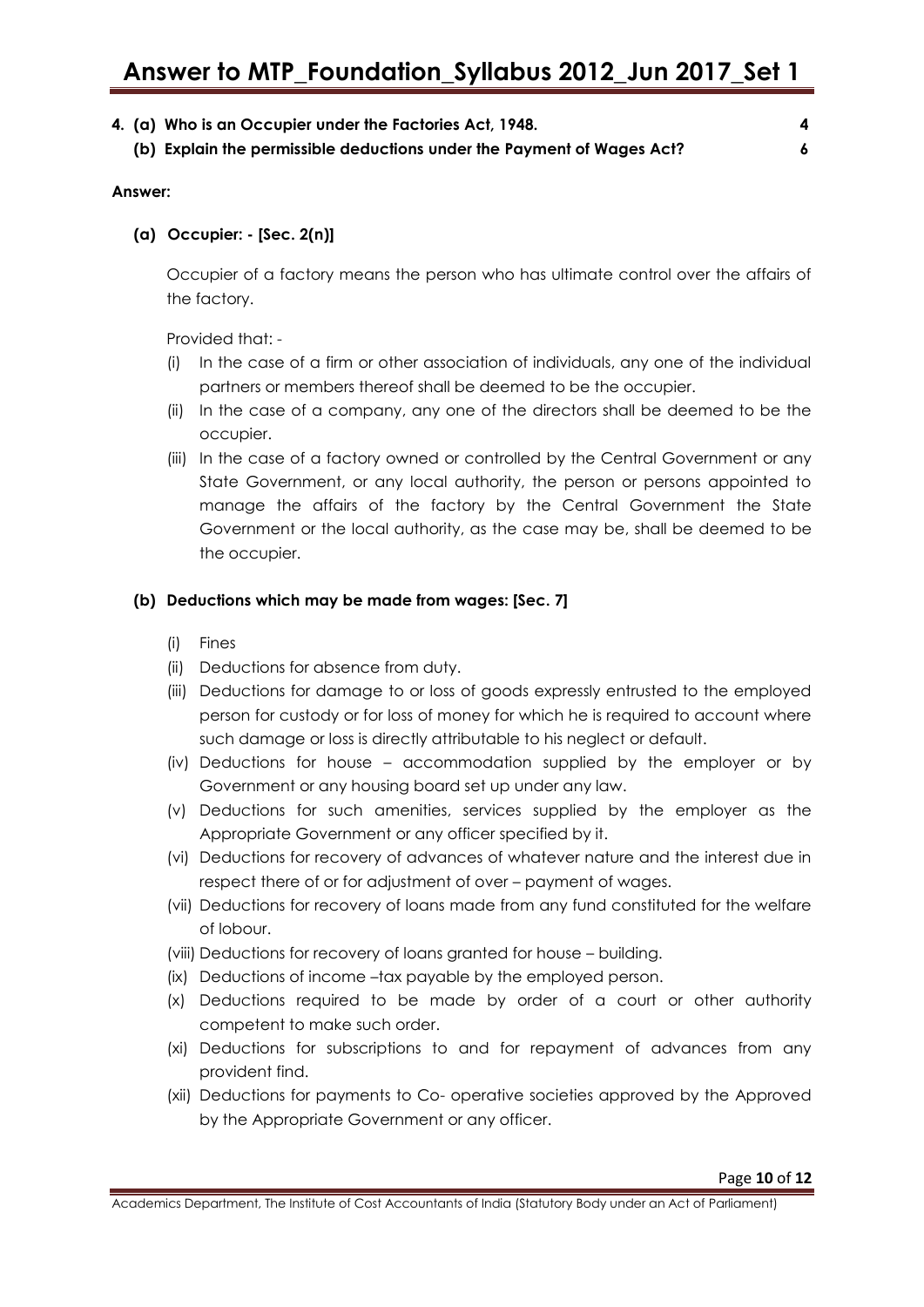#### **5. (a) What is the punishment for false statement under the Employees State Insurance Act.**

**(b) State the penalties for contravention of provisions under Child Labor (Prohibition and Regulation) Act, 1986. 5** 

#### **Answer:**

#### **(a) Punishment for false statement: [Sec. 84]**

This section deals with penalties for making wrong/ false statements made by the insured persons with a view to take any benefit which is not admissible to him under the Act. Such Act is an offence punishable under Act with imprisonment for a term which may extent to six months or with fire which may extend to two thousand rupees or with both.

It is also provided under this section that if an insured person is convicted by the court for an offence committed by him under this section, he shall not be entitled to any cash benefits available under the Act for such a period as may be prescribed by the Central Government.

#### **(b) Penalties: [Sec.14]**

- (i) Whoever employs any child or permits any child to work in contravention of the provisions of Sec. 3 shall be punishable with imprisonment for a term which shall not be less than, three months but which may extend to one year or with fine which shall not be less than ten thousand and rupees but which may extend to twenty thousand rupees or with both.
- (ii) Whoever, having been convicted of an offence under Sec. 3, commits a like offence afterwards, he shall be punishable with imprisonment for a term which shall not be less than six months but which may extend to two years.
- (iii) Whoever -

a) Fails to give notice as required by Sec. 9 or

- b) Fails to maintain a register as required by Sec. 11 or makes any false entry in any such register, or
- c) Fails to display a notice containing an abstract of Sec. 3 and this section as required by Sec. 12; or
- d) Fails to comply with or contravenes any other provisions of this Act or the rules made thereunder shall be punishable with simple imprisonment which may extend to one month or with fine which may extend to ten thousand rupees or with both.

In order to prosecute an employer under Section 14 of the act, the age of the child must be proved to be less than 14 years of age and the ones live upon the prosecution.

 **5** 

Academics Department, The Institute of Cost Accountants of India (Statutory Body under an Act of Parliament)